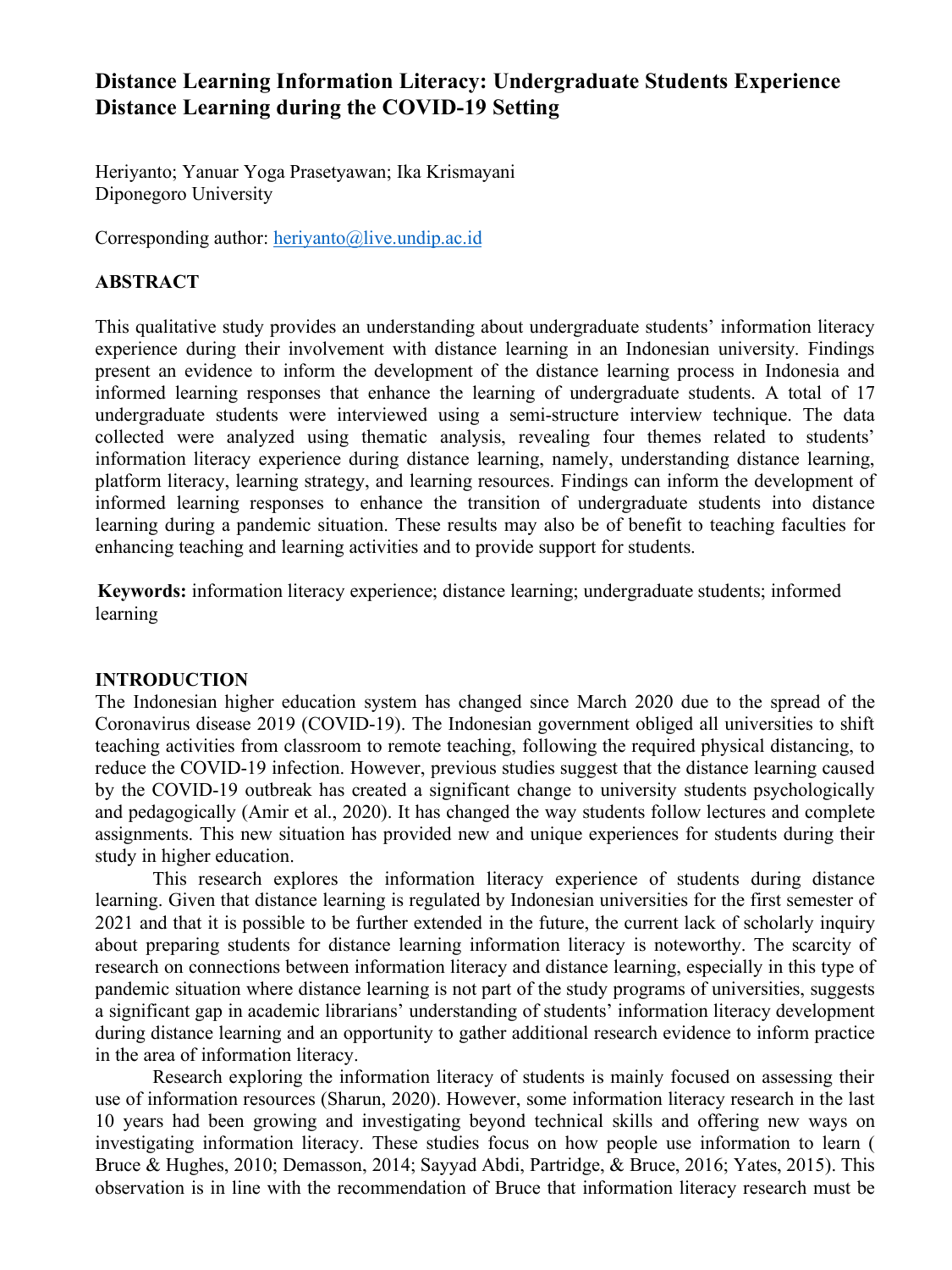broaden and focus on how students should engage with information to learn (Bruce, 2008). Previous research on this field includes Sayyad Abdi, Partridge, and Bruce (2016) who identified the experiences of web designers and developers related to information literacy in their day-to-day information practice. Demasson (2014) investigated the information literacy of people who engage in serious leisure activities in the area of heritage. To date, few studies explore the information literacy experience of undergraduate students during distance learning.

This study contributes a further understanding of how students experience information literacy and draws insights from a specific context where this experience occurs. To do so, this research asks: how do undergraduate students in Diponegoro University describe their information practices during distance learning? What can we learn from their descriptions of information practices during their study from home that will help librarians and potentially faculties design information literacy education and incorporate them into the curriculum effectively?

### **LITERATURE REVIEWS**

#### **Distance learning**

The distinguishing characteristics of distance learning are the separation between the lecturer and students in space or time; the volitional control of learning by students, rather than the distant lecturer; and the noncontiguous communication between students and the lecturer, all of which are mediated by some form of technology (Perraton, 1988). Distance learning is expected to adopt an instructional model where teaching is not only about the way in which information is communicated to students but also the way in which students make sense and construct new knowledge from the information presented (Sherry, 1995). A distance learning environment should thus enable students to construct knowledge under the guidance of the lecturer, and then report their progress back to the lecturer through a designated distance learning platform. Hence, the basic model of distance learning is to offer distant students an experience similar to the traditional, face-to-face instruction through a two-way audiovisual interaction (Keegan, 1996).

Uncovering students' distance learning experience can be beneficial for higher education institutions to provide customized support for students as the distance learning that is currently undergoing occurred due to the COVID-19 outbreak. Previous studies report that online learning is an unpleasant experience, and students prefer face-to-face instruction over online teaching (Santiago, Ángel, Julián, & Prieto, 2021; Aguilera-Hermida, 2020). The experience may not be surprising because students are unprepared for distance learning (Daniel, 2020); most students lack previous experience in distance learning (Hodges, Moore, Lockee, Trust, & Bond, 2020). The major challenges are the online environment where students have a difficult time understanding learning materials and the lack of supporting resources (e.g., library resources, availability of lecturers for consultation) to complete their study assignments (Aguilera-Hermida, 2020).

However, employing distance learning is not only about having students deal with technology and technical issues but also, importantly, is about pedagogical challenges and the way they adopt to the online mode (Ali, 2020). To date, few studies investigate how students learn in this online mode. The current research explores student information literacy during distance learning.

### **Information literacy**

Information literacy has been defined in many ways (Machin-Mastromatteo, 2014). The variations in understanding it originate from the different theoretical perspectives that comprise information literacy discussions (Limberg, Sundin, & Talja, 2012), where the objective of investigating information literacy is influenced (Yates, 2013). However, despite the differences in the definitions of information literacy, most researchers and experts agree that information literacy is about problem-solving activities, which involve critical thinking and the ability to use information in daily life (Harding, 2008).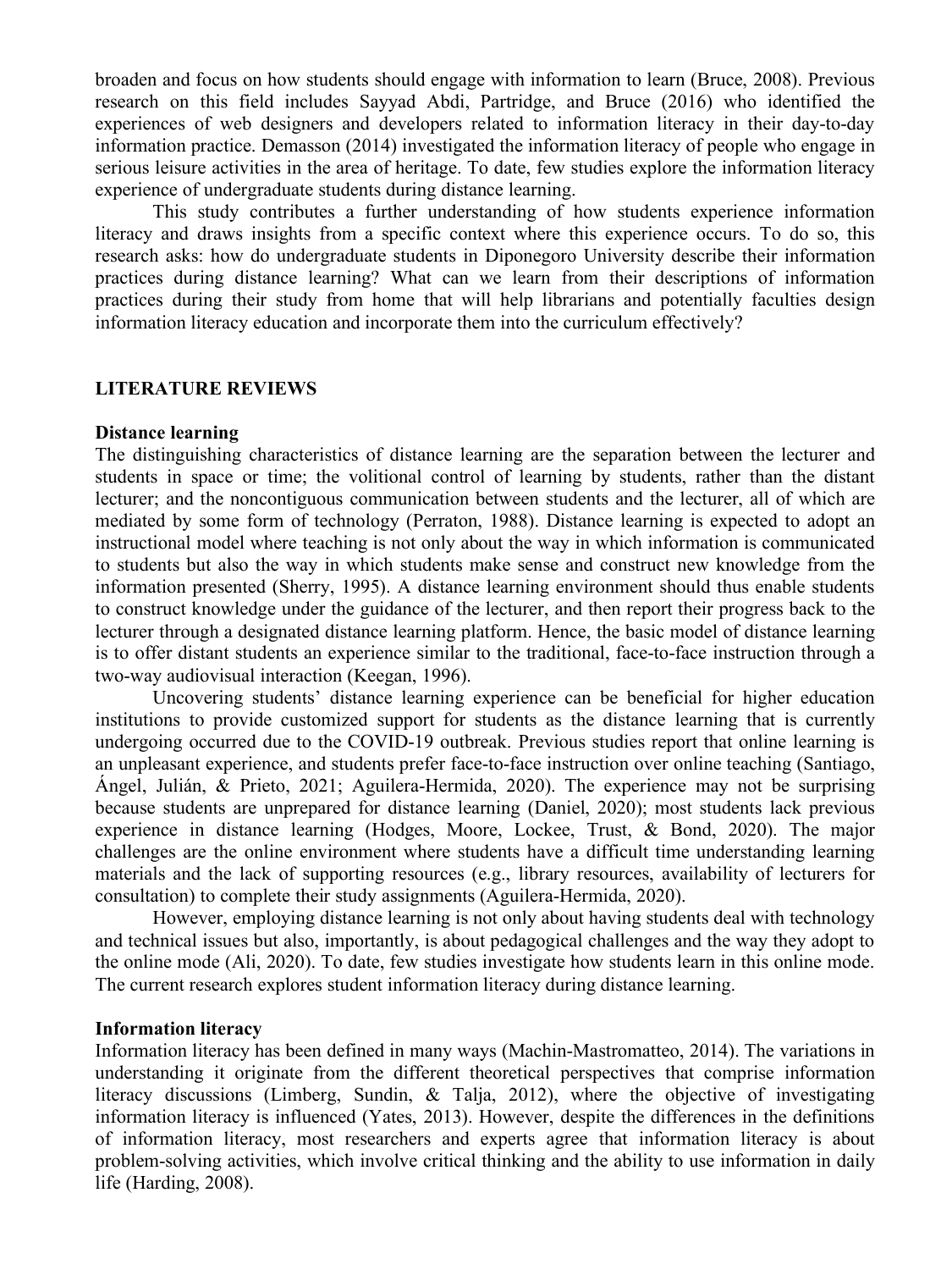Previous studies on information literacy, in the context of higher education, regard information literacy as an essential skill required to ensure the success of students in their study. Many believe information literacy comprises skills on locating information, evaluating and selecting information, and using information ethically. The concept of information literacy, as a set of skills, is mostly influenced by the behavioral perspective of information literacy that considers it as a skill or an attitude that an individual must acquire (Yates, 2013). However, focusing on skills may only provide us with the description of the technical process of people locating information. The limitation of the behavioral perspective is that it only assesses how competent people find and use information. It fails to reveal the experience of people using information to learn. Information literacy studies, which employ the behavioral perspective, does not reveal what people constitute as information and how they use information to learn.

Bruce (1997) introduced information literacy research that aims to observe the ways people interact with information. Through her phenomenography study, she recommended the concept of information literacy that incorporates the various ways in which people interact with elements of their information world. Bruce (1997) suggested that information literacy can be understood as a concept, rather than as a skill. People who are information literate are the "ones who experience information literacy in various ways and can determine the nature of new experiences by drawing upon them in new situations." This concept is relevant to the present study. Students who participated in our research face new experiences while studying online. They have never prepared themselves for distance learning. Hence, the experiences of students in distance learning provide new insights for the discourse of information literacy, especially when we investigate what they constitute as information and how the information they use shapes the way they learn.

As a theoretical framework for this study, the relational perspective provides a wide interpretation and offers different insights into information literacy (Bruce & Hughes, 2010). Moreover, this concept emphasizes on how people engage with information to learn, which is then labeled as informed learning that translates the relational perspective of information literacy into learning practice (Bruce et al., 2017).

Yates (2015) employed relational perspective and observed the variations in people's experiences in using information to learn about health. Andretta (2012) used the same approach to explore the experiences of undergraduate students in information literacy. Sayyad Abdi, Partridge, and Bruce (2016) researched about the experiences of web designers and developers related to information literacy. Demasson (2014) investigated the information literacy of people who engage in serious leisure activities in the area of heritage.

These previous studies present information literacy experience from different backgrounds and show other ways to approach information literacy and how it is experienced. They open opportunities for us to explore information literacy in different contexts. The present study investigates the information literacy experience of students during their study from home. This research is the first to explore such experiences during the pandemic outbreak by employing the relational approach to information literacy.

### **METHOD**

This study was designed as a qualitative inquiry that sought to understand how students experience study from home as part of their information literacy. It focused on students from a state university in Mid Java, Indonesia. The university is well-known for being attended by students from major provinces in Indonesia. To invite students to be research participants, the main researcher approached the class coordinators of six faculties and distributed recruitment flyers containing information about the study. The flyers were then distributed to students to each faculty through the WhatsApp platform. In accordance with the aims of the study, a criterion was considered for the recruitment process of the participants. The focus of the recruitment was undergraduate students, who are in their second year of study, with the consideration that they had already completed six months of remote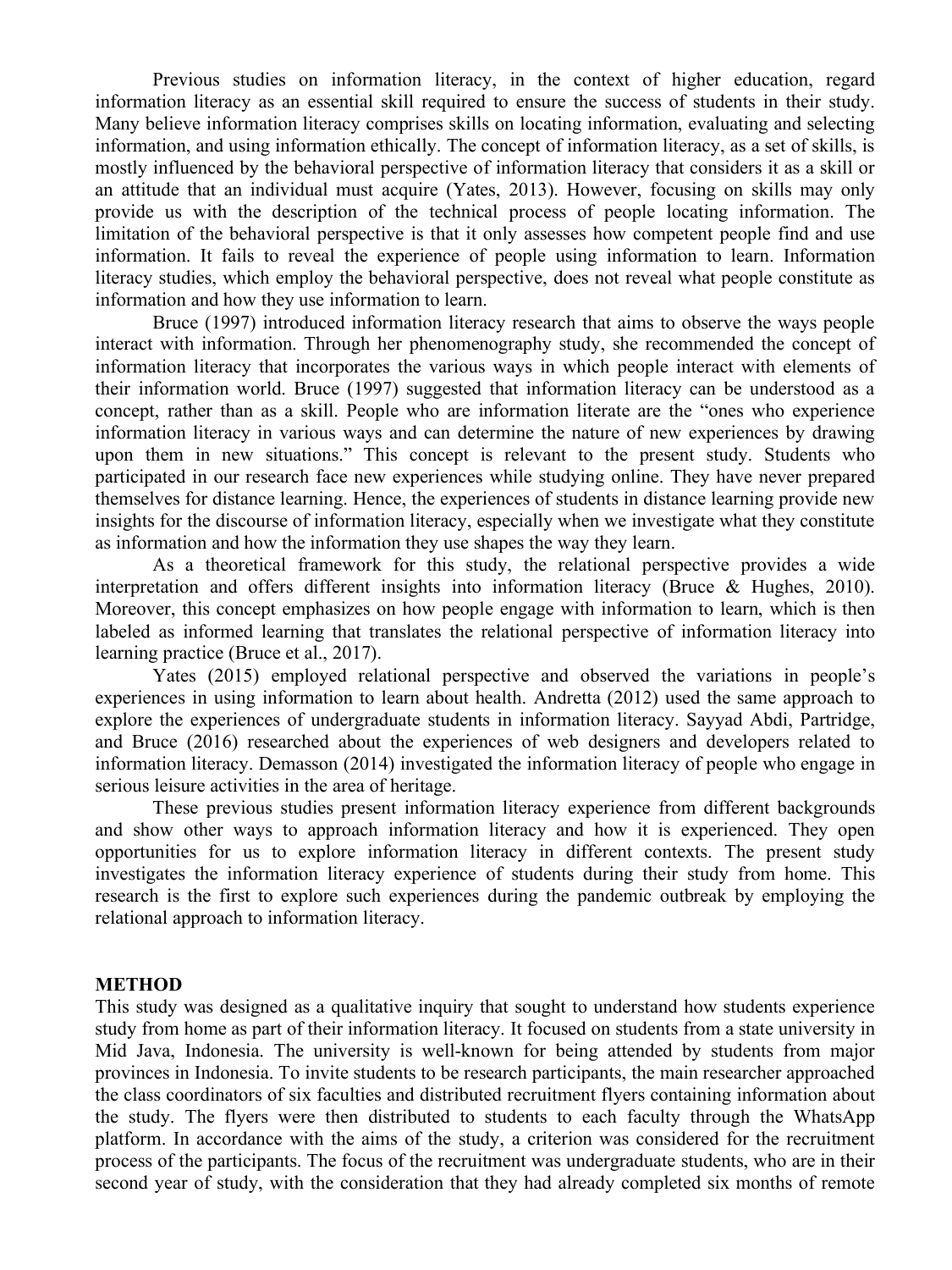learning during the COVID-19 outbreak. With this criterion, the students are considered to have an extensive experience with remote learning, leading to experience in study from home.

Only two students were willing to participate in the interview at the beginning of the data collection period. According to one of the class coordinators, most students feel uncomfortable to be interviewed by a lecturer, especially if they have to tell stories about their learning experience. In response to this situation, two strategies were applied. First, the flyers were revised mentioning that the privacy of students is respected, and confidentiality is guaranteed and maintained in any stage of the research. The class coordinator was contacted and provided with the revised flyers. Second, a third-year student was recruited as a member of the research team and trained to be an interviewer. The second strategy was taken with the consideration that a student can approach his/her colleagues better and can recruit more participants than a lecturer. The researcher provided the students with training about the semi-structured interview strategy. The training was useful to build students' interview skills and self-confidence. Finally, 17 students agreed to participate in the interview. The list of faculties where the participants were coming from is listed in the table 1.

| <b>Faculties</b>        | Number of<br>students<br>participated |
|-------------------------|---------------------------------------|
| Social and Politics     |                                       |
| <b>Economics</b><br>and |                                       |
| Management              | 3                                     |
| Humanities              |                                       |
| Psychology              |                                       |
| Mathematics<br>and      |                                       |
| Science                 | $\mathcal{D}_{\mathcal{L}}$           |
| Engineering             |                                       |

Table 1. List of students' faculties participate in the study

The interviews were transcribed and discussed with all the members of the research team. The small number of participants enabled the researchers to conduct an in-depth investigation exploring the information literacy of students when they study from home. The participants were provided an information sheet, a consent form, and time to ask questions. The information sheet and the consent form allow the participants to understand the parameter of the study (Brinkmann  $\&$ Kvale, 2015).

In accordance with the established qualitative practice, the collected data were analyzed by employing thematic analysis, which is a data analysis method that can be applied to identify and examine patterns or themes within the data that are considered important for the descriptions of the phenomenon of a study (Heriyanto, 2018). Thematic analysis is used to interpret various aspects from the topic being investigated by "encoding" the obtained qualitative data (Braun & Clarke, 2006).

The analysis process consists of three phases, namely, familiarizing data, generating codes, and identifying themes. In the first phase, the 17 interview recordings were transcribed into interview transcripts, which help the research team familiarize with the data. Most members of the research team read the transcripts for two to three times to be thoroughly understood. After each transcript was read, a summary was written to describe the researchers' reflections of the data. In the second phase, codes were generated and identified as data features that appear relevant to the phenomenon being studied. Samples of the codes are presented in Table 1. In the third phase, themes were identified. Themes refer to patterns in data that explain and organize the aspects of the phenomenon derived from the data. The codes generated in the previous phase were reviewed and examined multiple times against the main research question: how do undergraduate students in Diponegoro University describe their information practices during distance learning? The identified themes are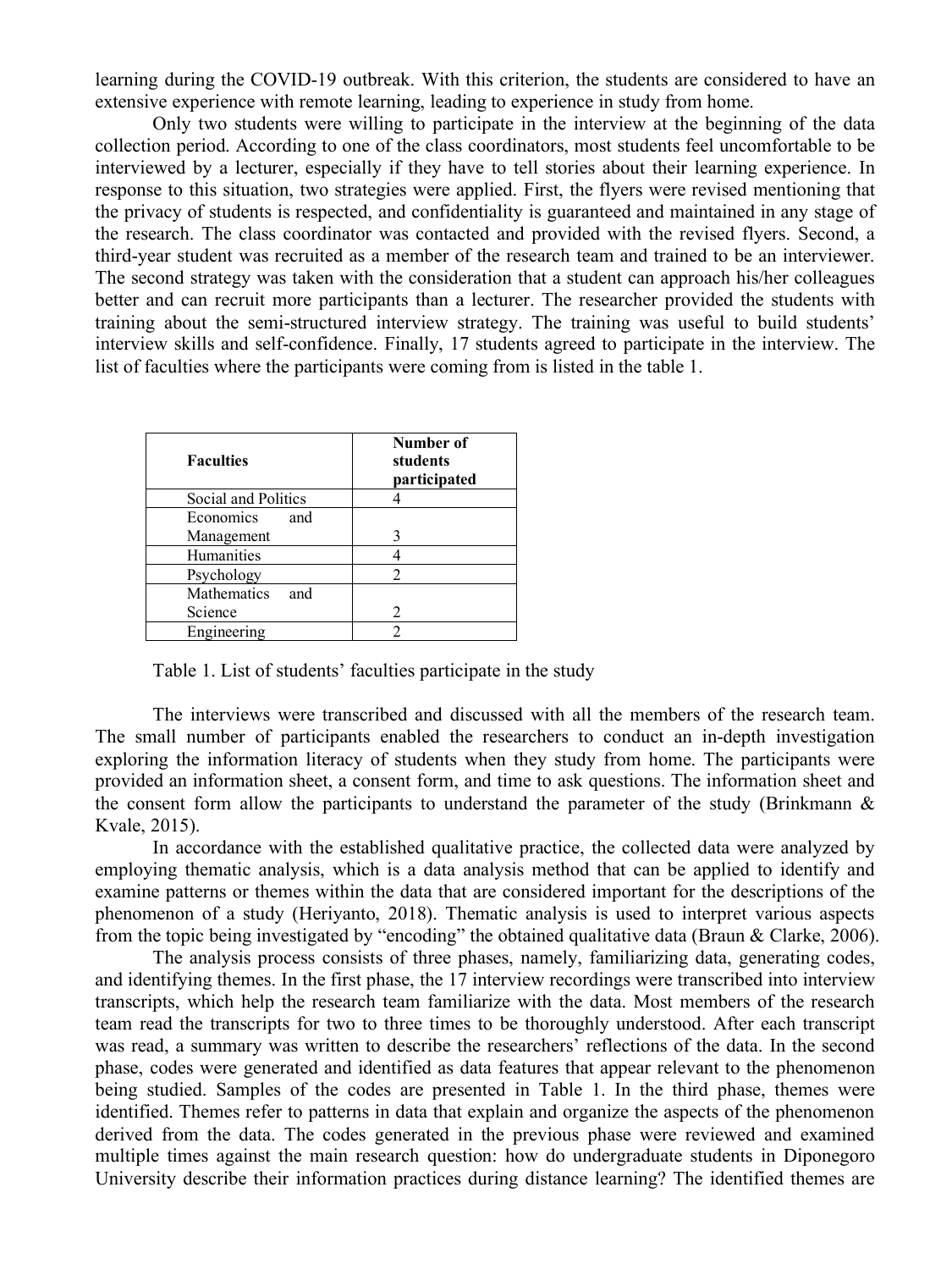explained in the following section.

# **FINDINGS**

### **Understanding distance learning**

Students understand distance learning as lectures without attending class physically. Communication between students and lecturers is conducted through various tools, which are connected via the **Internet** 

*For me, distance learning is an online learning without meeting with the lecturer face to face; it is all online; it uses technology that is connected to the Internet; the media can be anything similar to PowerPoint slides, video recordings, and audio recordings (Int. 3).*

For some students, distance learning means allowing them to be with their family during their study. Students who live in a boarding house feel motivated to study from home as they are close to their family and can help at home, even though students face new challenges in managing time for their study and house matter.

Hence students feel that distance learning should not discourage them in following lectures. Lecturers are expected to engage with all students and know them well, including their learning behavior. The fact that distance learning is different from face-to-face learning requires lecturers to inclusively accommodate different ways of learning.

*I think distance learning is inclusive. Lecturers should not pay attention to particular students. I know that only one lecturer is assigned to teach 30 or 40 students, but the lecturer must give attention to all of us (Int. 15).*

### **Platform literacy**

Most participants agree that understanding the learning platform is essential for participating in distance learning. They also admit that they are dependent on all kinds of devices when they must join lectures. One thing that is recognized by the participants is that they should be competent to use the learning platform for joining lectures.

However, familiarizing themselves with the platform is also challenging. They feel that they must try all the platform features to determine their functionalities. That way, they identify useful features, such as a recording function for lectures or recording for class discussions. Students also find other features important, such as the button to join a video meeting, the feature to turn on notifications when comments are written or when materials are uploaded by lecturers, and the assignment collection feature.

Although many information must be learned to properly use the platform, most students have no difficulty in using it and joining lectures. Their university provides them with a guideline for using the learning platform, and they find it useful. However, the information technology (IT) staff from the faculty is the most helpful.

*My faculty is very helpful. One IT staff is always willing to help. Every time I have a problem about the platform or in using MS Word on the platform or whatever it is, he always helps me. I just message him via WhatsApp, and then he guides me through (Int. 11).*

In addition to the assistance provided by the university and faculty, most students prefer to use their own communication network to learn how to operate the lecture platform. The main communication network used is the WhatsApp group. Through this communication application, students and informants ask each other about problems and share knowledge about the platform. Moreover, informants obtain information about techniques in using the platform, so that they feel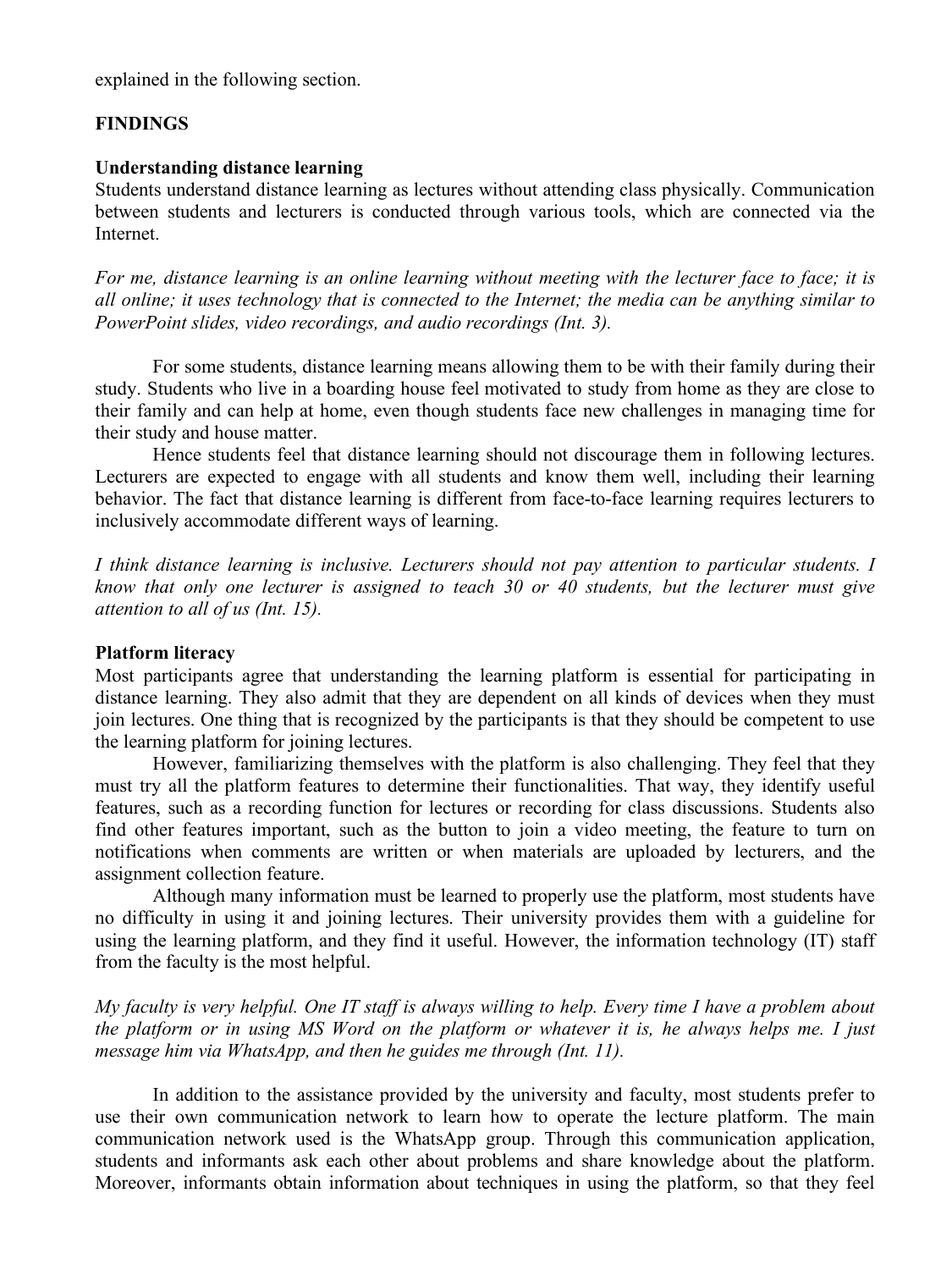more confident about taking long-distance lectures than before.

*Being in a team is also an advantage. Even if you have difficulties, friends will help you. Everything is working fine now. Right. I have no problem so far. I have not experienced any difficulties yet (Int. 7).*

### **Learning strategy**

Engaging in distance learning without any preparation is a new experience for all the students interviewed in this study. In response, students use various strategies to attend lectures and manage assignments, which they believe they are receiving more than during face-to-face lectures. Therefore, students conveyed that one of the things they realized is that they must be independent learners. The term "independent" refers to being able to manage time for readings, for doing assignments, and for group discussions.

*With these online lectures, lecturers open many opportunities for students who do not understand learning materials to ask questions. The thing that should be prioritized is that students must study independently (Int. 5).*

Students realized that without class attendance and minimum lecturer supervision, they should be smarter in managing time than before. Students commented that the inaccuracy in managing their time makes it difficult for them to attend lectures and meet assignment deadlines. One participant said that when he received an assignment given by the lecturer, he immediately started working on it and finished it as quickly as possible, so that he could start working on other assignments.

Over time, students have been able to familiarize themselves with distance learning methods, which are mostly based on online platforms. Students eagerly attempt to find the positive side of distance learning. They start to take full advantage of the platform; for example, when a lecturer delivers a lecture via text chat, students save it and review the chat discussion when the lecture is over. Reviewing lecturer notes is one thing they did not do in normal lectures before the pandemic occurred.

Another student also shared that they are greatly helped by their lecturer who uploads study materials on the platform, including study guides, slides, and reading materials. The availability of study materials is useful for students to do independent study.

### **Learning resources**

The distance learning situation has enforced students to survive. This learning environment is totally different from the face-to-face mode, especially the ways lecturers deliver lectures, group discussions or questions and answers between students and lecturers, and questions and answers among students. Students said accepting lecturers' explanations through online media is difficult. Moreover, they feel reluctant to ask questions or confirm such explanations. Students prefer to ask classmates after class or listen to lecture recordings.

Realizing the difficulties they are experiencing, most students have a way to further understand lecture materials. One of the information sources they use is text chat written by lecturers on the platform. For students, a text chat containing a lecture material is similar to a summary that provides information and course material.

*When studying online, I immediately copy and paste the chat and share it to the WhatsApp group, so that everybody can read it. For me, I usually take a screenshot of information I regard as important, and then I open the gallery on my phone when I need it (Int. 1).*

Students also independently look for other information sources to help them understand lecture materials. In addition to the readings and slides uploaded by lecturers on the platform, they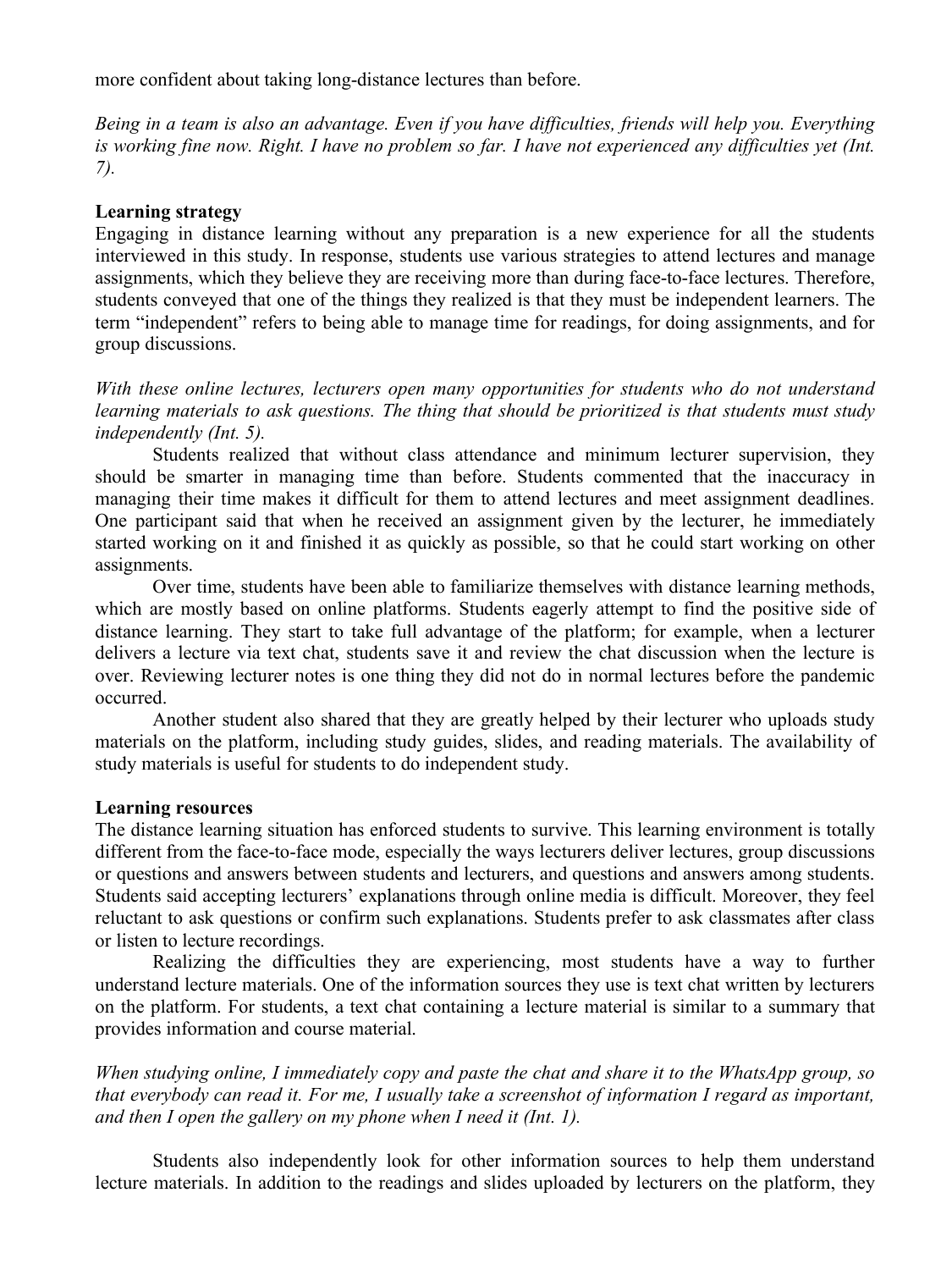said that they use YouTube as a medium to find information to support lectures. Students claim to use YouTube as an information "search engine" because it is easy to use, and the information is presented in an attractive and relatively easy way to understand.

*I used YouTube previously to look for materials. I use it more now when studying from home. My current references are YouTube, Google, and Single Sign On (Int. 6).*

*Why? YouTube videos are easy to understand, sir. I can hear the audio and images, which make information easy to understand. Another good thing is that I can find many educational platforms that provide contents on YouTube. So, it is more … it is easier to search for information even though it is written in English (Int. 11).*

### **DISCUSSION**

Students understand that they are new to distance learning. This new learning experience develops their self-awareness related to new ways of learning. Their awareness arises as a result of their conception of distance learning and response to this new way of learning. Platform literacy appears as one of the themes, as students reflected that it is the main and fundamental step that is critical to be mastered. Students found that the platform is the main gate to enter the world of information, so that they can join lectures, online discussions, and recorded lectures. Hence, the learning platform is the information source of students with which they engage during their study at home.

Other studies suggest that the learning platform may not have an important influence on distance learning, but it is pedagogical. However, as the current research uses informed learning as a theoretical framework where it emphasizes the way people use information to learn in their new environment, seeing the learning platform as one of the important aspects of students' distance learning can be logical. Students in this research indicate that the platform is their information gateway during distance learning. This finding confirms those of Aguilera-Hermida (2020) and van Rensburg (2018) that the use of technology plays a significant role in the cognitive engagement and academic performance of students when they study from home.

This finding strengthens the relational concept of information literacy where it is unnecessarily about the technical aspect of students understanding their information need and having the ability to access the needed information. Instead, this finding shows how students demonstrate their cognitive ability to adapt to a new learning environment. Students in this study are not only able to seek for needed information but also able to create a new learning strategy for themselves in response to distance learning. Students identify their strengths and weaknesses during their online interactions with their lecturers and peers. By coping with these barriers, they can make their new environment as their information source, which they can use to learn. Distance learning has brought students into the importance of being independent learners as they realized the minimum supervision of their lecturers and the less physical contact and discussion with their peers. Students' learning strategy confirms that their information literacy is about their critical thinking to adapt to a new environment (Bruce, 2008).

Students experiencing distance learning include their perspective of what they call as information. Many academics and information experts may see academic databases and academic journals as relevant scholarly information sources for students, but this study reveals what constitute information for students during their study from home. As previously explained, students acknowledge their limitations, as results of their lack of interest in distance learning, by identifying the number of resources that they consider as their learning resources. They use lecturers' text chat and recordings not only for their independent study but also for completing assignments.

In addition, many students use YouTube as another medium to further understand the lectures they follow. The use of YouTube videos by students as information sources are also suggested by Kapasia et al. (2020) who revealed that students use various platforms, such as YouTube, for study materials during the lockdown period, even though students have already been using YouTube to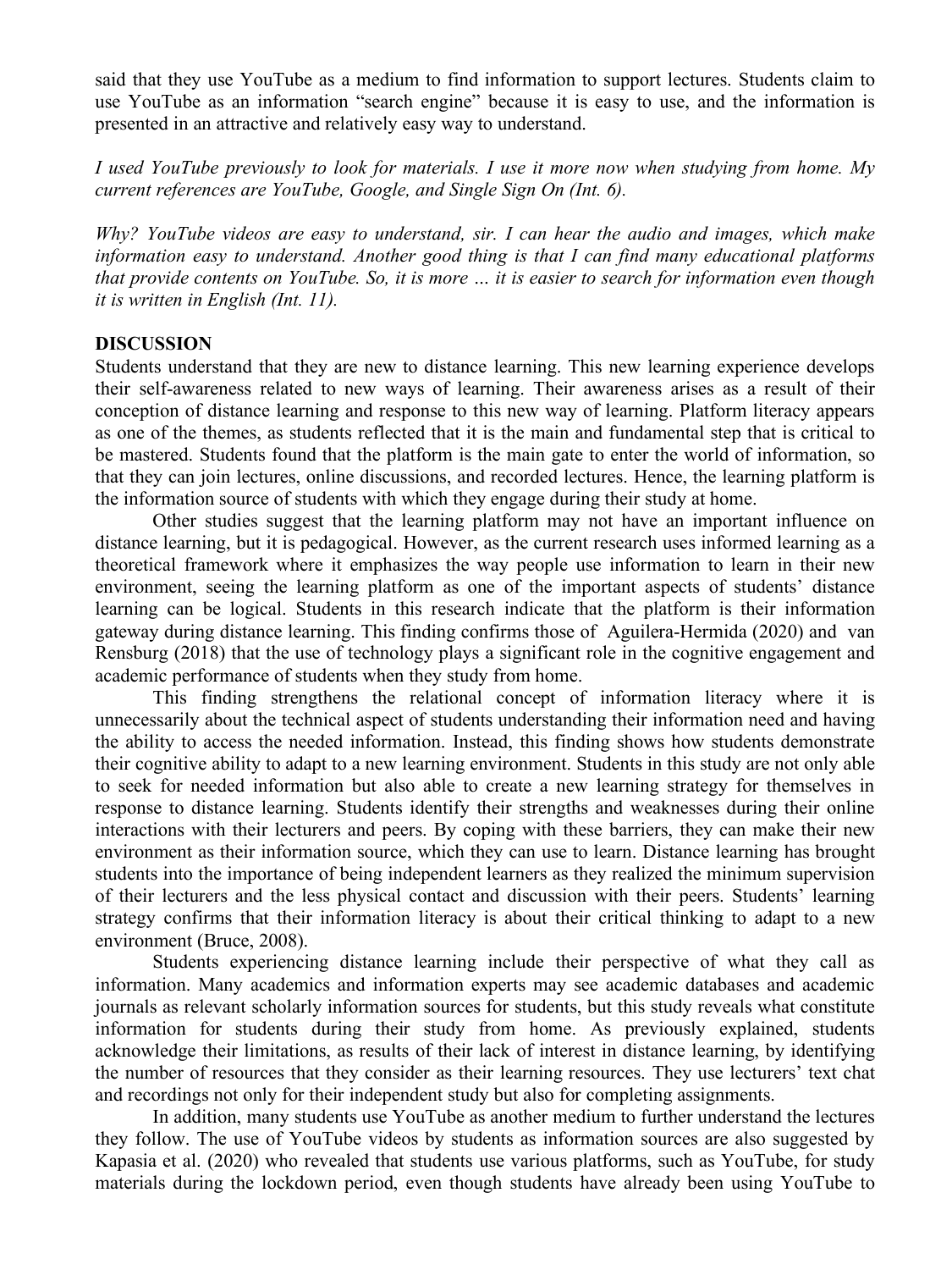supplement college course contents before the COVID-19 outbreak (Burke & Snyder, 2008; Johnston, Barton, Williams-Pritchard, & Todorovic, 2018; Moghavvemi, Sulaiman, Jaafar, & Kasem, 2018).

# **CONCLUSION**

This paper presented insights concerning students' information literacy experience within their new environment, that is, the study from home setting as a response to the COVID-19 outbreak. The study drew an intentionally limited focus on a relatively small group of participants at one Indonesian university to understand the lived experiences of undergraduate students. The findings addressed gaps in information literacy research related to distance learning. The findings can also inform the development of informed learning responses to enhance the transition of undergraduate students into the new learning mode—distance learning—during a pandemic situation.

# **ACKNOWLEDGMENT**

The research team would like to thank all the students who participated in the study. Special thanks to the Institute for Research and Community Services of Diponegoro University who provided research administration assistance. This study was conducted under the Development and Implementation Research scheme funded by Diponegoro University (grant number: 233- 50/UN7.6.1/PP/2020).

# **DISCLOSURE STATEMENT**

The authors declare that they have no known competing financial interests or personal relationships that could have appeared to influence the work reported in this paper.

# **REFERENCES**

- Ali W. (2020). Online and Remote Learning in Higher Education Institutes: A Necessity in light of COVID-19 Pandemic. *Higher Education Studies*, 10(3), 16. https://doi.org/10.5539/hes.v10n3p16
- Amir L. R., Tanti I., Maharani D. A., Wimardhani Y. S., Julia V., Sulijaya B. and Puspitawati R. (2020). Student perspective of classroom and distance learning during COVID-19 pandemic in the undergraduate dental study program Universitas Indonesia. *BMC Medical Education*, 20(1), 392. https://doi.org/10.1186/s12909-020-02312-0
- Andretta S. (2012). Ways of Experiencing Information Literacy. In *Ways of Experiencing Information Literacy*. https://doi.org/10.1533/9781780633244
- Braun V. and Clarke V. (2006). Using thematic analysis in psychology. *Qualitative Research in Psychology*, 3(2), 77–101. https://doi.org/10.1191/1478088706qp063oa
- Brinkmann S. and Kvale S. (2015). *Interviews: Learning the craft of qualitative research interviewing*. SAGE Publications.
- Bruce C. (1997). *Seven Faces of Information Literacy*. Adelaide: AUSLIBPress.
- Bruce C. (2008). Informed learning: realising the potential of the information society in our 21st century world. *Information Sciences*, (November), 1–12.
- Bruce C., Demasson A., Hughes H., Lupton M., Abdi E. S., Maybee C., ... Mirijamdotter A. (2017). Information literacy and informed learning: Conceptual innovations for IL research and practice futures. *Journal of Information Literacy*, 11(1), 4–22. https://doi.org/10.11645/ 11.1.2184
- Bruce C. and Hughes H. (2010). Informed learning: A pedagogical construct attending simultaneously to information use and learning. *Library and Information Science Research*, 32(4), A2–A8. https://doi.org/10.1016/j.lisr. 2010.07.013
- Bruce C. S. (2008). *Informed Learning*. Chicago: Associa-tion of College and Research Libraries.
- Burke S. C. and Snyder S. L. (2008). YouTube: An Innovative Learning Resource for College Health Education Courses An Overview of YouTube Using YouTube in Higher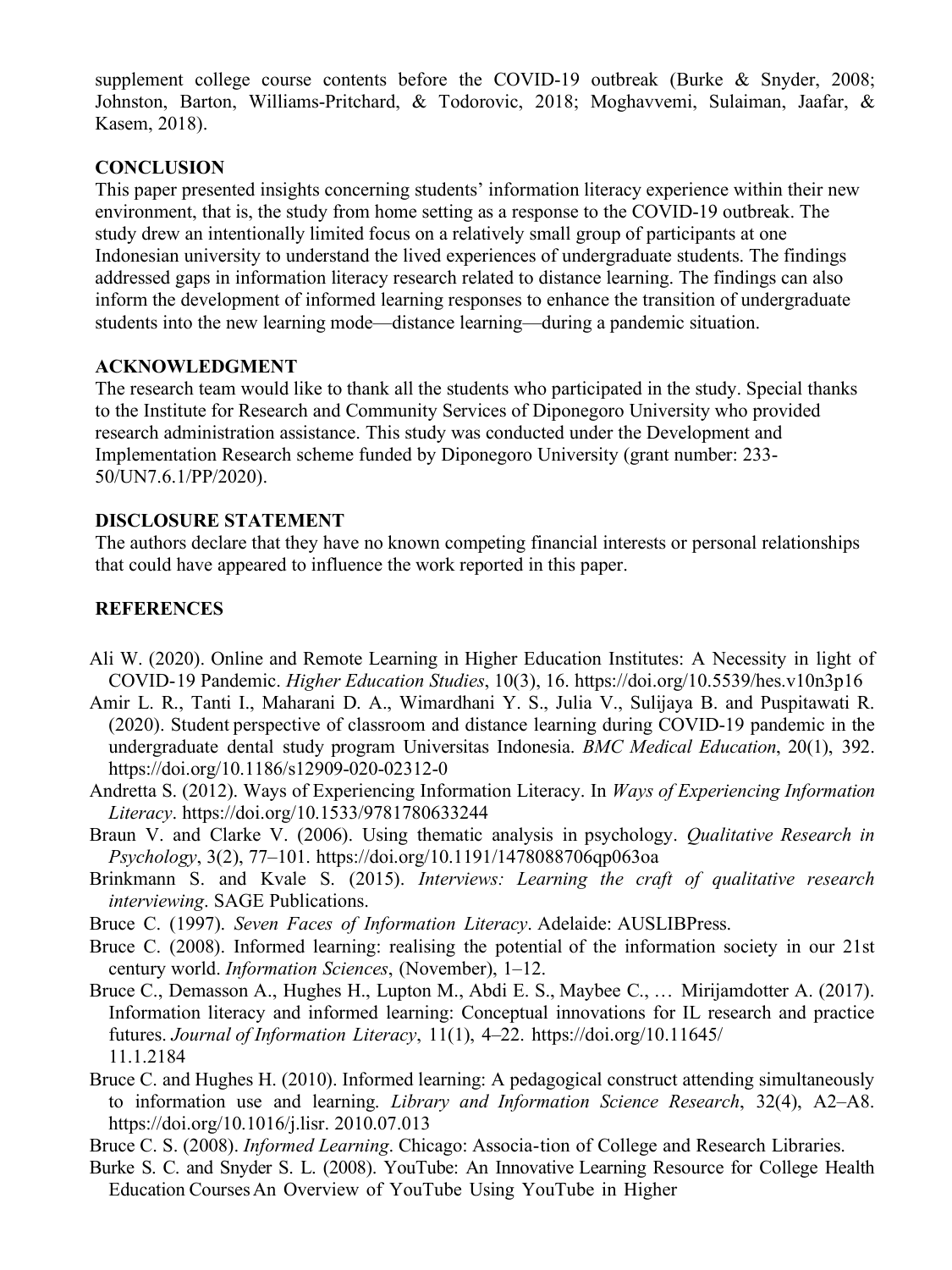Education. *International Electronic Journal of Health Edu-cation*, 11, 39–46.

- Daniel S. J. (2020). Education and the COVID-19 pandemic. *Prospects*, 49(1–2), 91–96. https://doi.org/10.1007/s11125-020-09464-3
- Demasson A. (2014). *Information literacy and the seriouslei-sure participant: variation in the experience of using information to learn. Final Seminar PhD Candidature* (Queensland University of Technology). Retrieved fromhttps://eprints.qut.edu.au/78615/
- Easter J., Bailey S. and Klages G. (2014). Faculty and Librarians Unite! How Two Librarians and One Faculty Member Developed an Information Literacy Strategy for Distance Education Students. *Journal of Library and Information Services in Distance Learning*, 8(February 2015), 242–262. https://doi.org/10.1080/1533290X.2014.945867
- Elsie Sophia, J. van R. (2018). Effective online teaching and learning practices for undergraduate health sciences students: An integrative review. *International Journal of Africa Nursing Sciences*, 9(April), 73–80. https://doi. org/10.1016/j.ijans.2018.08.004
- Harding J. (2008). Information literacy and the public library: We've talked the talk, but are we walking the walk? *Australian Library Journal*, 57(3), 274–294. https://doi.org/10.1080/00049670.2008.10722480
- Heriyanto H. (2018). Thematic Analysis sebagai Metode Menganalisa Data untuk Penelitian Kualitatif. *Anuva*, 2(3), 317. https://doi.org/10.14710/anuva.2.3.317-324
- Hodges C., Moore S., Lockee B., Trust T. and Bond A. (2020). The Difference Between Emergency Remote Teaching and Online Learning. Retrieved from Educause Review web- site: https://er.educause.edu/articles/2020/3/the-difference- between-emergency-remote-teaching-andonline-learning?fbclid¼IwAR1rCWQM0uAIryOPyGCgQSsiuNbKf-RNbvImAZZbvlzWok3EVIFs5m2irSg
- Iglesias-Pradas S., Hernández-García  $\hat{A}$ ., Chaparro-Peláez J. and Prieto J. L. (2021). Emergency
- Remote Teachingand Students' Academic Performance in Higher Educa-tion during the COVID-19
- Pandemic: A Case Study. *Computers in Human Behavior*. https://doi.org/10.1016/j.chb.2021.106713
- Johnston A. N., Barton M. J., Williams-Pritchard G. A. and Todorovic M. (2018). Youtube for millennial nursing students; using internet technology to support student engagement with bioscience. *Nurse Education in Prac- tice*, 31(June), 151–155. https://doi.org/10.1016/j.nepr. 2018.06.002
- Kapasia N., Paul P., Roy A., Saha J., Zaveri A., Mallick R., .. . Chouhan P. (2020). Impact of lockdown on learning status of undergraduate and postgraduate stu- dents during COVID-19 pandemic in West Bengal, India. *Children and Youth Services Review*, *116*(June), 105194. https://doi.org/10.1016/j.child youth.2020.105194
- Keegan D. (1996). *Foundations of Distance Education*. London: Routledge.
- Limberg L., Sundin O. and Talja S. (2012). Three Theore- tical Perspectives on Information Literacy. *Human IT*, 11(2), 93–130.
- Machin-Mastromatteo J. D. (2014). Thinking outside of literacy: Moving beyond traditional information literacy activities. *Information Development*, 30(3), 288–290. https://doi.org/10.1177/0266666914537955
- Moghavvemi S., Sulaiman A., Jaafar N. I. and Kasem N. (2018). Social media as a complementary learning tool for teaching and learning: The case of youtube. *Interna-tional Journal of Management Education*, 16(1), 37–42.https://doi.org/10.1016/j.ijme.2017.12.001
- Patricia A. (2020). College Students' Use and Acceptance of Emergency Online Learning Due to COVID-19. *International Journal of Educational Research Open*, 100011. https://doi.org/10.1016/j.ijedro.2020.100011
- Perraton H. (1988). A theory for distance education. In Sewart D., Keegan D. and Holmberg B. (Eds.), *Distanceeducation: International perspectives*. New York: Routledge.
- Sayyad Abdi E., Partridge H. and Bruce C. (2016). Web designers and developers experiences of information literacy: A phenomenographic study. *Library and Information Science Research*, 38(4), 353–359. https://doi. org/10.1016/j.lisr.2016.11.008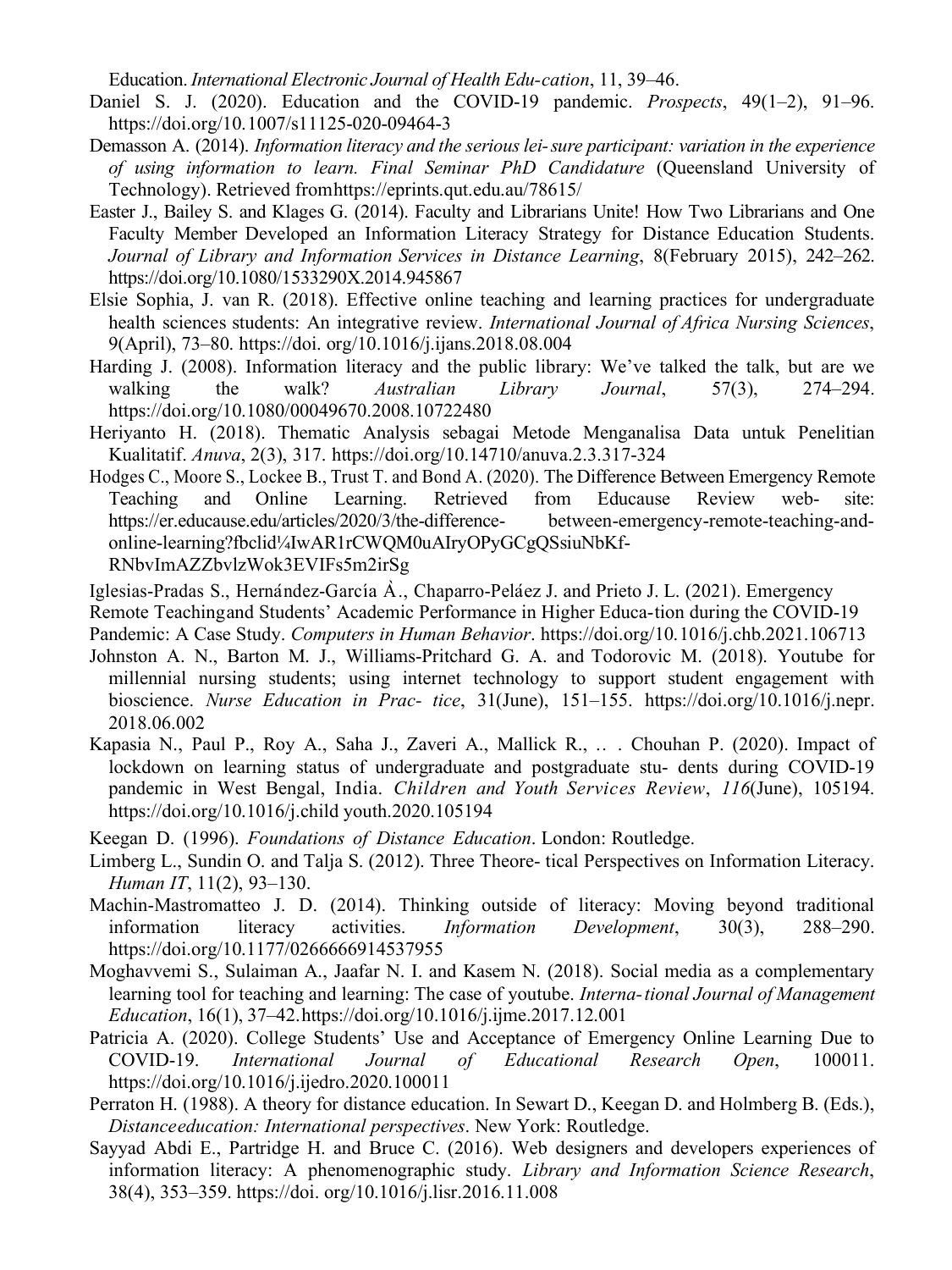Sharun S. (2020). Practicing information literacy: Practicum students negotiating information practice in workplace settings. *Journal of Academic Librarianship*, (July), 102267. https://doi.org/10.1016/j.acalib.2020.102267

Sherry L. (1995). Issues in distance learning. *InternationalJournal of Educational*, 1(4), 337–365.

- Yates C. (2015). Exploring variation in the ways of experiencing health information literacy: A phenomenographic study. *Library and Information Science Research*, 37(3), 220–227. https://doi.org/10.1016/j. lisr.2015.04.003
- Yates C. L. (2013). *Informed for health: Exploring variation in ways of experiencing health information literacy*.Queensland University of Technology.